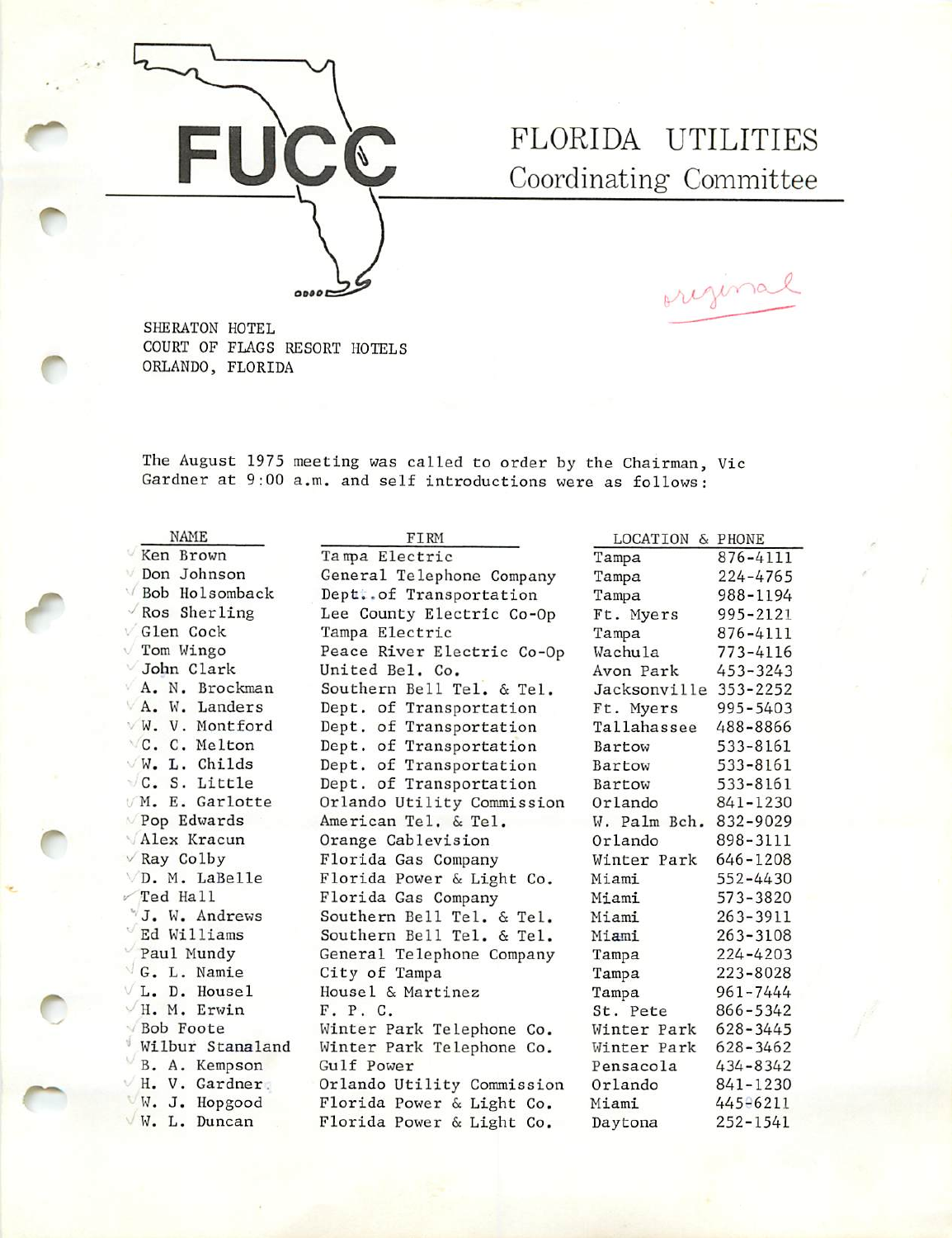The minutes of the May 1975 meeting were read by the Secretary. There being no amendments, corrections, or deletions, they were adopted as recorded.

## ANNOUNCEMENTS

The Chairman took this opportunity to clarify some of the confusion created by changing the meeting place from Ft. Myers to Orlando and the phone number given to make hotel reservations. It was also announced that the District III Liaison Committee meeting was scheduled for August 22 in Panama City, and the AR/WA August 14-15 in Tallahassee. The reason for not having this meeting jointly with the AR/WA was that it did not coincide with the time frame as established in our bylaws. However, we will in the future try to keep in touch with the AR/WA to see if perhaps their meeting can be shifted to coincide with ours. There is some flexibility among both organizations to allow for joint meetings. The District IV meeting will be held August 29 in the West Palm Beach Holiday Inn at Okeechobee Road. The speaker will be Dan Farley to speak on the new Environmental Reorganization Act, Chapter 75-22 which took effect July 1. This would be a good time to get first hand information regarding permit crossings of navigable waters.

## OLD BUSINESS

The Chairman then called on Paul Mundy as Chairman of the Space Allocation Subcommittee for a report. Mr. Mundy reported that the FHIVA had published two manuals as follows; Manual on the State of The Art R-D-75-8 and Manual of Improved Practices R-D-75-9. Both can be purchased by writing to the National Technical Information Center - Springfield, VA 22161.

Mr. Mundy next gave his subcommittee report on the "One Call System". Since May of 1973, when the subcommittee was appointed, there have been considerable studies and research regarding other programs already established throughout the nation. In the Tampa Bay area, a program is to commence in the very near future. Space has already been allo cated, equipment and furniture ordered, and personnel hired to man this office. A draft of the agreement is being sent to prospective partici pating members with the hope that they will join the program which covers six counties: Pinellas, Pasco, Manatee, Sarasota, Polk, and Hillsborough. During this report it was also mentioned that Dade County is also very advanced in their "One Call System" Program. They expect to be operational by the first of the year. The Orlando, Orange, and Seminole County System is working their contractual agreements to be approved by six of the major utilities in the area to establish a "One Call System." To sum up this report; basically, various areas are working on this program and it was recommended that they coordinate to maintain a uniform system. Also it was suggested that federal funding be looked into for assistance in this program.

 $-2-$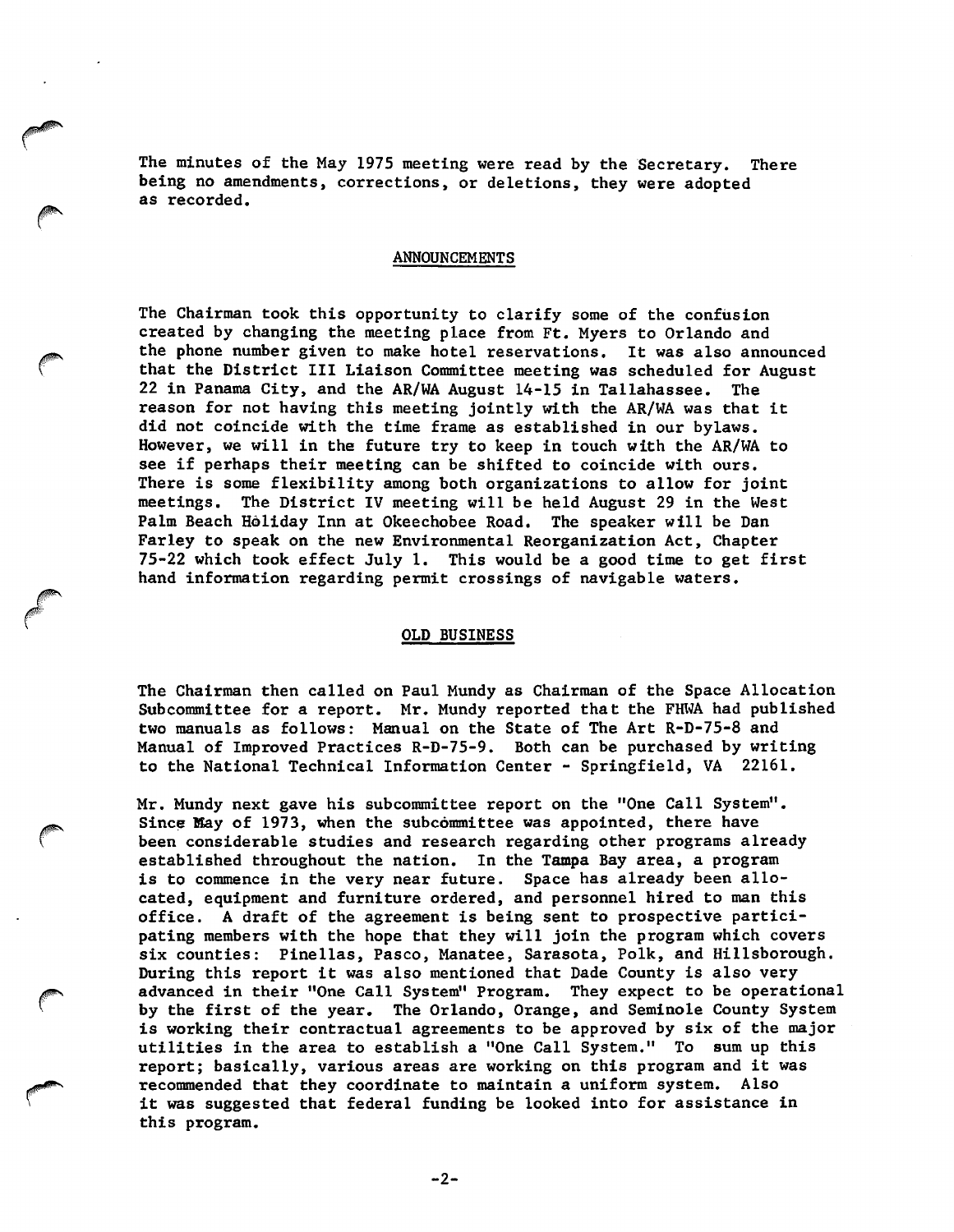Next, Mr. Mundy reported on the Subcommittee on "Plant Facilities" relative to repeater cabinets and other facilities occupying the DOT R/W. A letter dated May 30, 1975 to B. G. Morris, copy enclosed, concluded our recommendations to the DOT on this matter. A recent reply was received from Mr. Morris, copy also enclosed. So far the subcommitted has not received the DOT's final decision on our reco mmendation and a meeting may be scheduled in the near future with Mr. Morris and Mr. Gardner.

Next, Mr. Brown reported on the Minimum Standards for Streets and Highways Subcommittee. Ken commented on the 25 points which were recommended and adopted at our last meeting. A reply from Dan Tumbull was received on June 10, 1975, copy enclosed whereby the DOT had satisfactorily acknowledged nine (9) of the recommendations and rejected the remaining sixteen (16). However, most of the items rejected by the DOT affected Governmental Agencies more thaa utilities. After again reviewing our recommendations, the Committee came up with five items. These items were transmitted to Mr. J. W. Brown on July 14, 1975, copy enclosed. The five recommendations were reviewed by the DOT and in a letter from Mr. J. W. Brown, copy enclosed, four were either wholly or partially accepted and one rejected. Noting that the subcommittee was satisfied with its accomplishments, a motion was made to accept the DOT's Manual with the revisions as stated in Mr. Brown's letter and it was then opened to the floor for discussion by the members. Motion was then seconded and carried. A suggestion was made to write a letter to Mr. Brown thanking him for their coopera tion. Chairman Gardner volunteered to write the letter.

## NEW BUSINESS

Next in the order of business. Chairman Gardner brought before the membership the problem that we have had in the past securing sponsors for future meetings. It has been entertained to shift to dutch treat meetings; however, not having a treasurer to take care of lunch collections, and forseeing problems securing a place to just hold meetings could present difficulties. After a brief discussion by the member ship, it was apparent that they favored continuing with the present system. A motion was made to continue with sponsored meetings and in the event that a sponsor could not be secured after two months from the previous meeting, then at the prerogative of the Chairman, a dutch treat meeting would be arranged. It was then opened to the floor for discussion by the members, seconded, voted, and carried.

> At this time the election of new officers was presented as follows: "Kemp" Kempson, Chairman, Bill Hopgood, Secretary, and John Clark as Vice-chairman. A request was made for further nominations from the floor; there being none, a motion was made, seconded, voted, and carried.

Chairman Kempson officially assumed order of business at this time. He introduced a letter from the U.S. Army Corps of Engineers dated July 25, 1975 on Regulations for Disposal of Dredged or Fill Materials, copy enclosed.